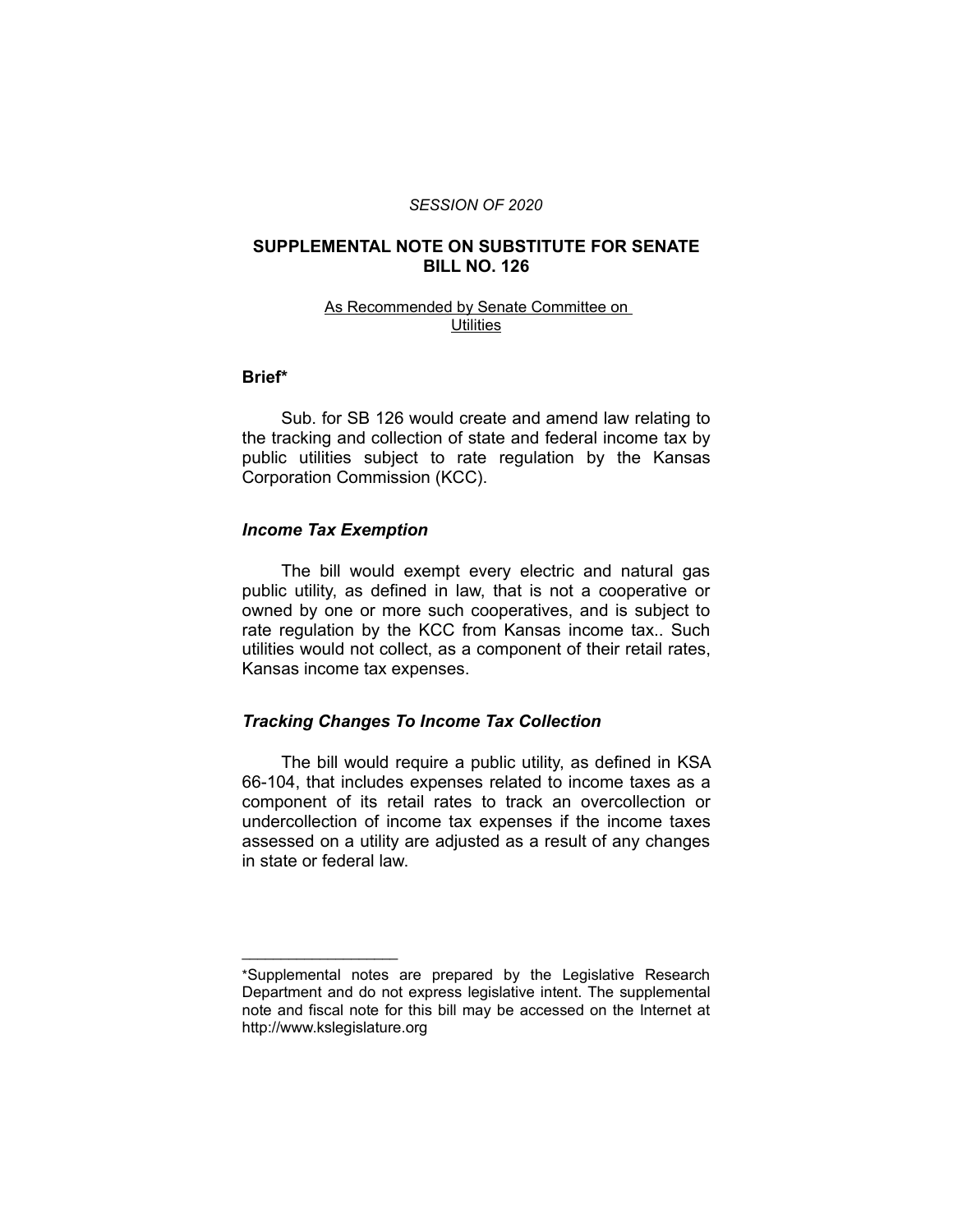## *Application for New Rates*

The bill would require a utility to file an application for new retail rates reflecting adjusted income tax rates with the KCC within 30 days of the change in state or federal law if the adjustment results in an overcollection or undercollection of income tax expenses that is equal to or exceeds 0.25 percent of a utility's KCC approved base revenue level from the utility's most recent rate proceeding. The utility would then be required to refund or collect the tracked amounts from their retail customers in a manner approved by the KCC.

## *KCC Order*

The KCC would be required to issue an order addressing an application for adjusted retail rates due to a change in income tax expenses within 120 days. Such an order would be required to:

- Give due consideration to the common interests of the utility and its customers, including but not limited to:
	- The use of a two-year implementation of current period rate changes to maintain the credit quality of the utility by ensuring that any such change in rates would not cause the utility's credit metrics that are traditionally considered by credit rating agencies to deteriorate to a level that could impair the utility's current credit rating.

If a retail rate change to address adjusted income tax expense is implemented over a period of time, the utility would be required to track and defer any overcollection or undercollection of income tax expenses as a regulatory liability or asset, as appropriate, that would accrue interest at the utility's cost of short-term debt and refund or collect the balance in the next full general rate proceeding.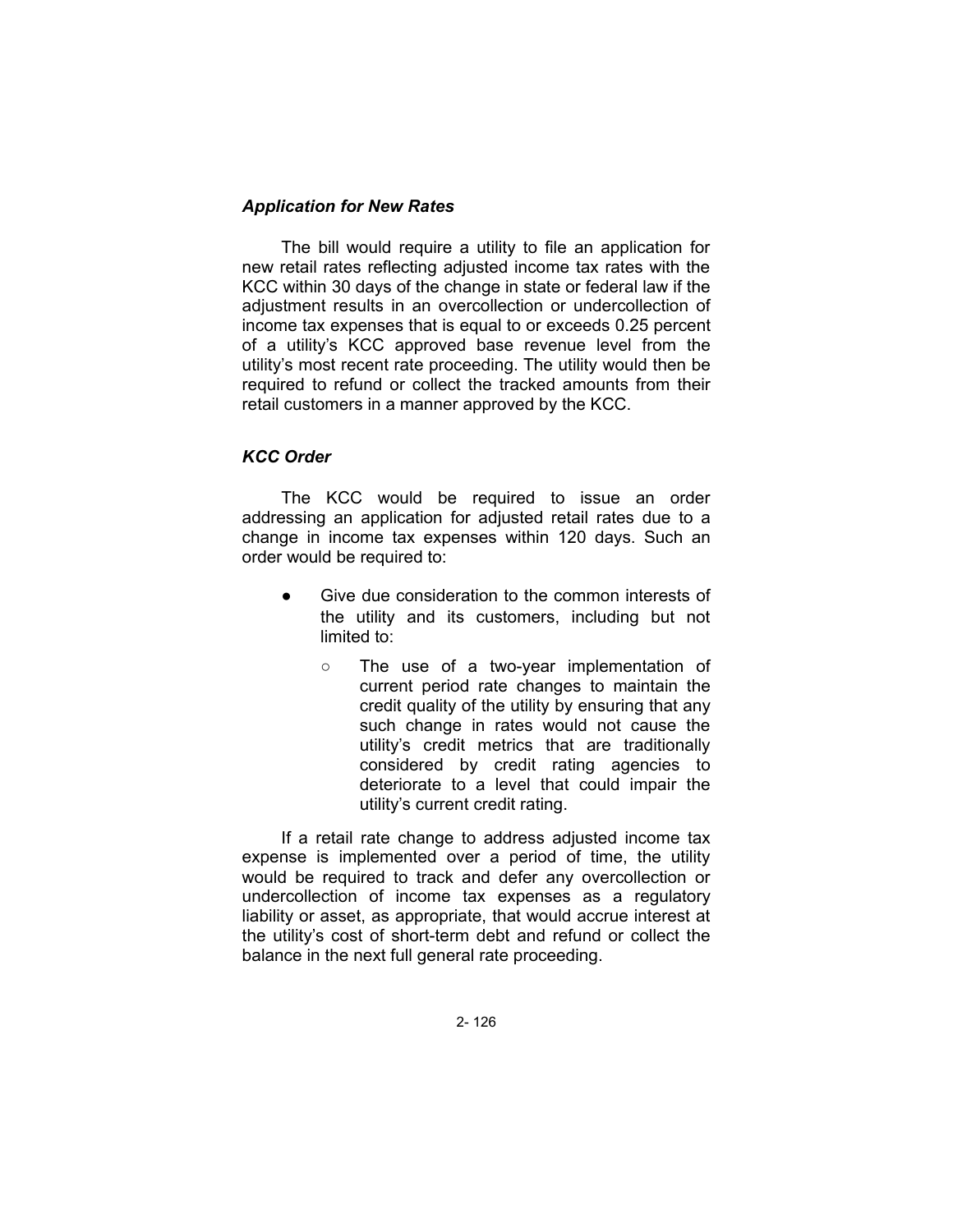#### *Full Rate Proceeding Clarification*

The bill would make clear that a filing resulting from adjusted income tax rates could not require the utility to file a full general rate case, or require the utility to update any component of retail rates other than the income tax expense component. The bill would provide that rate updates resulting from changes in income tax expenses would not be considered a violation of any existing rate moratorium agreement.

# *Excess Accumulated Deferred Income Tax Balances*

The bill would require excess accumulated deferred income tax balances resulting from income taxes adjusted due to changes in state or federal law be maintained on the utility's books of account until new retail rates from its next full general rate proceeding after the altered income tax rates take effect, at which time such balances would be required to be reflected in retail rates.

Excess accumulated deferred income tax balances resulting form changes in state law effective January 2021 would be authorized by the KCC to amortize into retail rates over 30 years.

Excess accumulated deferred income tax balances resulting from any other changes in state or federal law would be authorized by the KCC to amortize into retail rates in a manner consistent with requirements of state and federal tax law and relevant regulations, and in a manner which will not impair the utility's credit rating.

# *Municipal and Cooperative Utilities*

The bill would clarify that provisions related to adjustments for state or federal income tax expenses would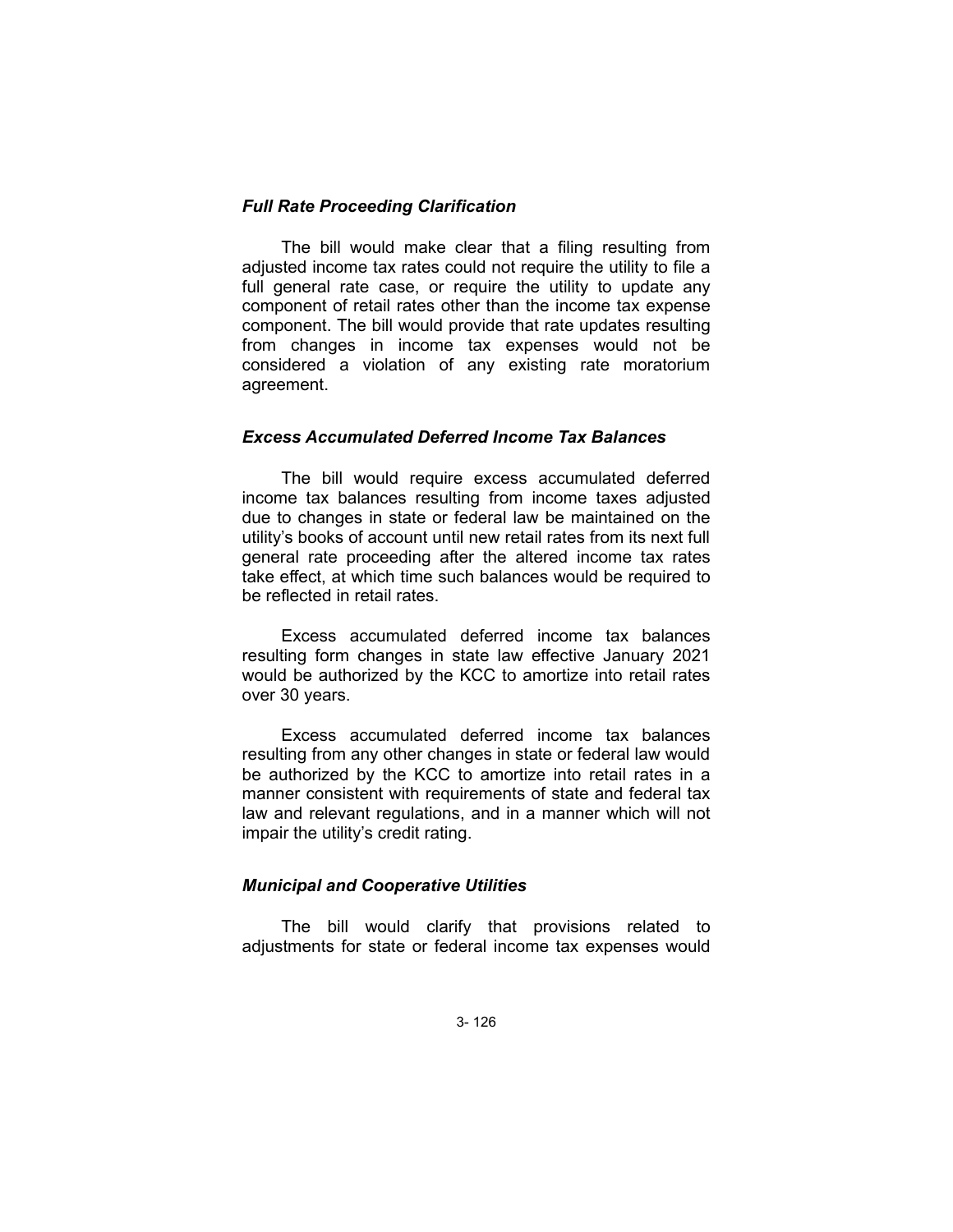not apply to municipal electric or natural gas utilities, or a cooperative.

### *Definitions*

The bill would define "overcollection or undercollection of income tax expense" as the portion of utility revenue representing the difference between the cost of service as approved by the KCC in the utility's most recent base rate proceeding and the cost of service that would have resulted had the provision for state or federal income taxes been based upon the adjusted corporate income tax rate.

#### *Technical Changes*

The bill also would make technical changes.

## **Background**

The bill was introduced by the Senate Committee on Assessment and Taxation. The bill was referred to the Senate Committee on Utilities on February 8, 2019.

In the March 20, 2019, Senate Committee hearing, a representative of the Kansas Industrial Consumers Group (KICG) provided proponent testimony, stating reduction in utility income tax collection would directly reduce utility rates because tax expenses are passed on to consumers. Writtenonly proponent testimony was provided by representatives of Renew Kansas Association and the Kansas Grain and Feed Association.

Opponent testimony was provided by representatives of Black Hills Energy, Evergy, Kansas Gas Service, and Liberty Utilities. Opponents stated the bill could negatively impact certain deferred tax benefits that have accrued for utility customers, resulting in increased rates, multiple rate cases in a single year, and implementation of rate reductions at an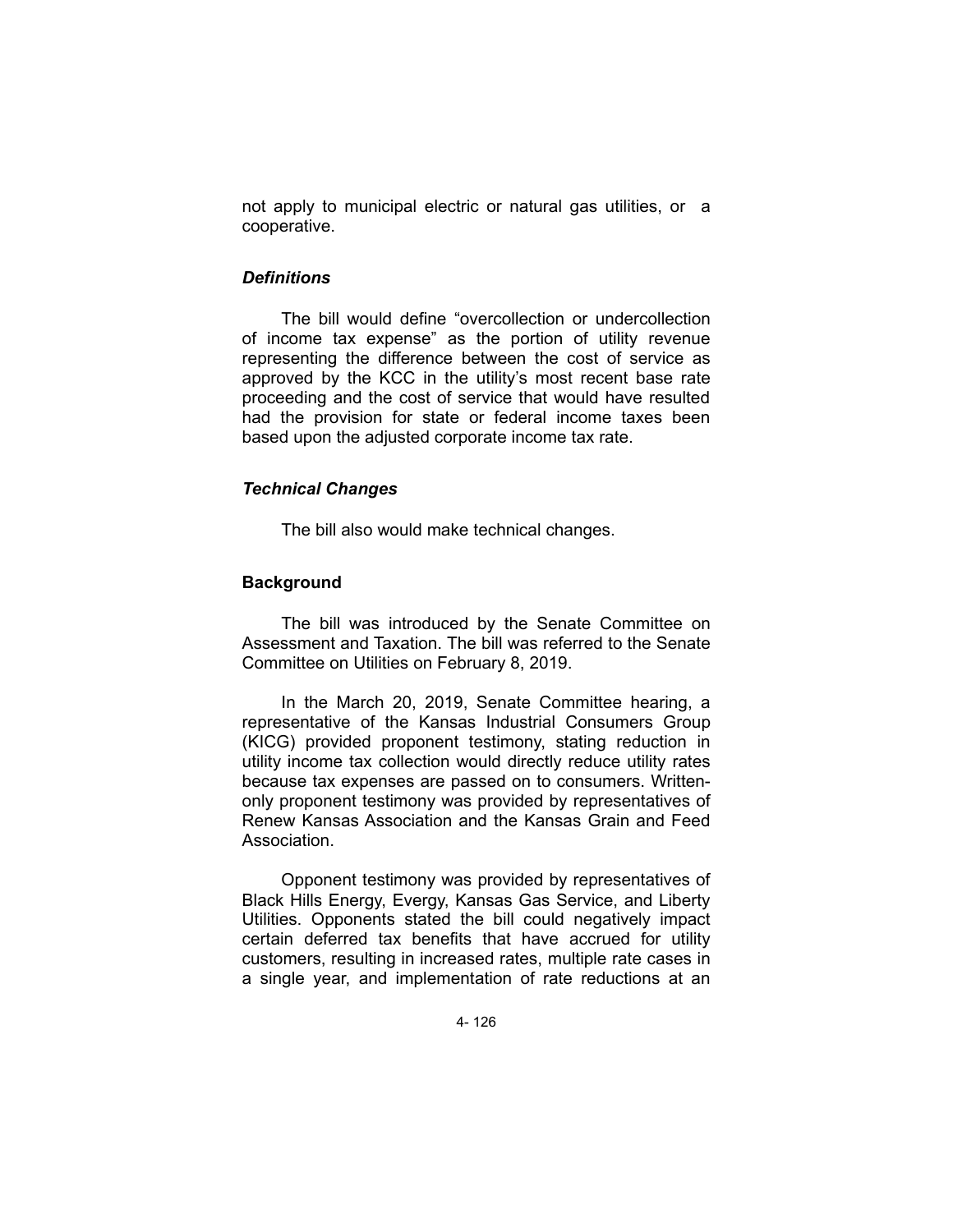unreasonable pace. Written-only opponent testimony was submitted by Atmos Energy Corporation.

Neutral testimony was provided by a representative of the KCC, outlining concerns with various provisions of the bill identified by KCC staff.

No action was taken on the bill in 2019 and the bill remained in the Senate Committee. In the January 28, 2020 Senate Committee hearing representatives of the Citizens' Utility Ratepayer Board (CURB), KICG, and the Wichita Regional Chamber of Commerce provided proponent testimony. The representatives stated generally that the bill would offer an opportunity to lower electric rates for residential and industrial consumers. Written-only proponent testimony was provided by Americans for Prosperity Kansas, and a representative of Renew Kansas Association and the Kansas Grain and Feed Association.

Opponent testimony was provided by representatives of Black Hills Energy, Evergy, Kansas Gas Service, Liberty Utilities, and Sunflower Electric Power Corporation. Opponents generally stated they are not opposed to the concept of the bill, but are concerned that it would not achieve the desired result of lowering electric rates and have a negative impact on utility credit ratings.

Neutral testimony was provided by a representative of the KCC. The representative's testimony was substantially similar to testimony provided at the March 20, 2019, Senate Committee hearing.

The Senate Committee adopted a substitute bill that included the following changes:

- Allow provisions of the bill to apply in situations where income tax in undercollected;
- Establish what circumstances must exist before a utility must file an application for new rates;